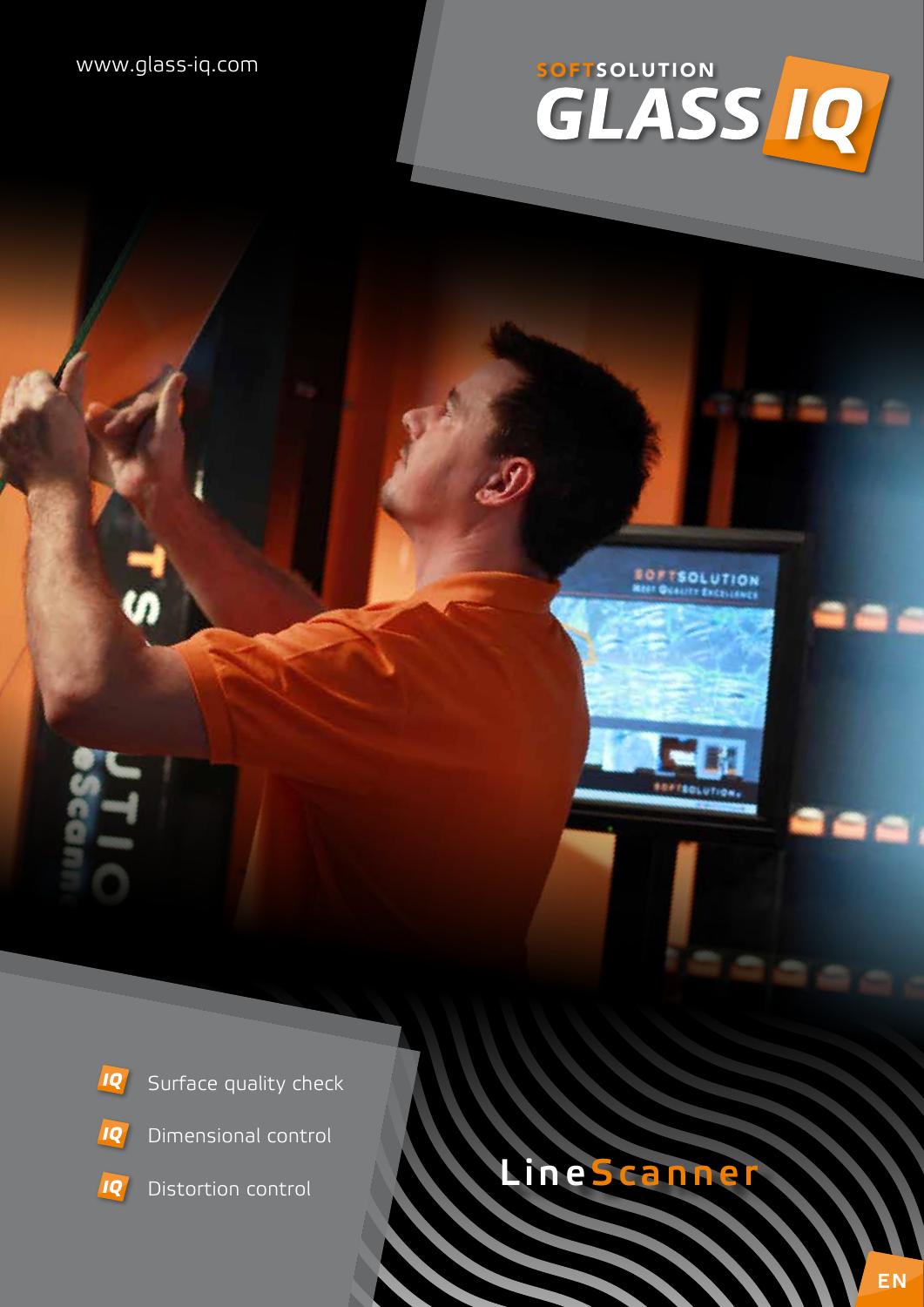# **LineScanner**



Distortion control

Flexibility and simplicity are principles of the LineScanner. We use the same concept for vertical as well as for horizontal installation. Installable at any position, because of the slim construction. Only the scan bridge will be installed. Almost no space required, especially not behind a production line.

The LineScanner offers modularity. That means, each 200mm long sensor module is overlapping attached to the required scan height or scan width.

The result is a simple construction, which is flexible and extremely easy to maintain

#### **horizontal oder vertical**





**SOFTSOLUTION** 

#### **LineScanner - One for all**

ROTHTION

Rollhhosisos

We configure and install the individual LineScanner for your needs and requirements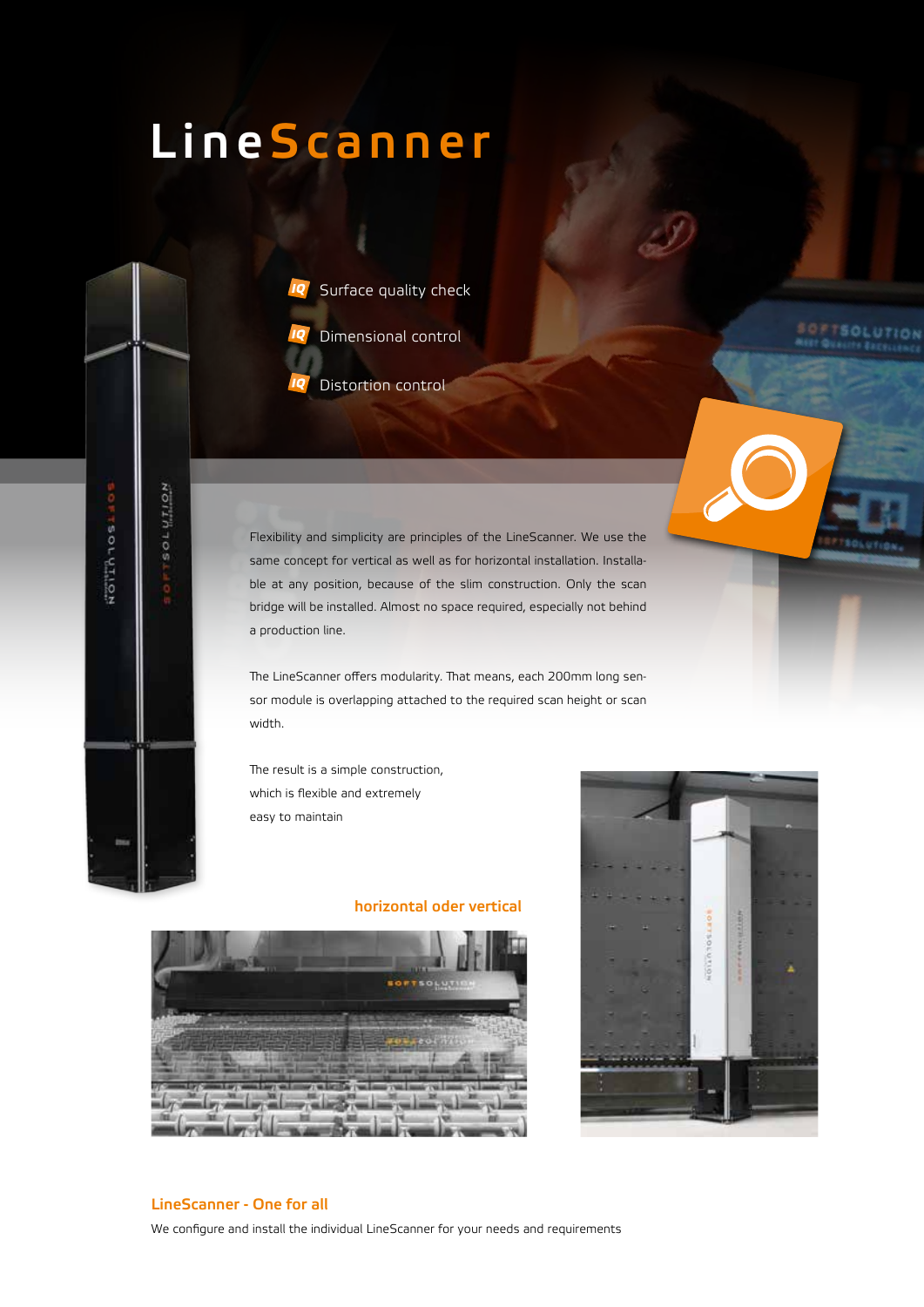



# **1** check for optical defects



Scratches





Finger prints



Inclusions





Logo position and quality



# check for dimensional defects



General dimensions





Drill hole position Frame offset and Unit built-up georgian bars





## check for distortions



Leading and trailing edge distortion



Roller Waves